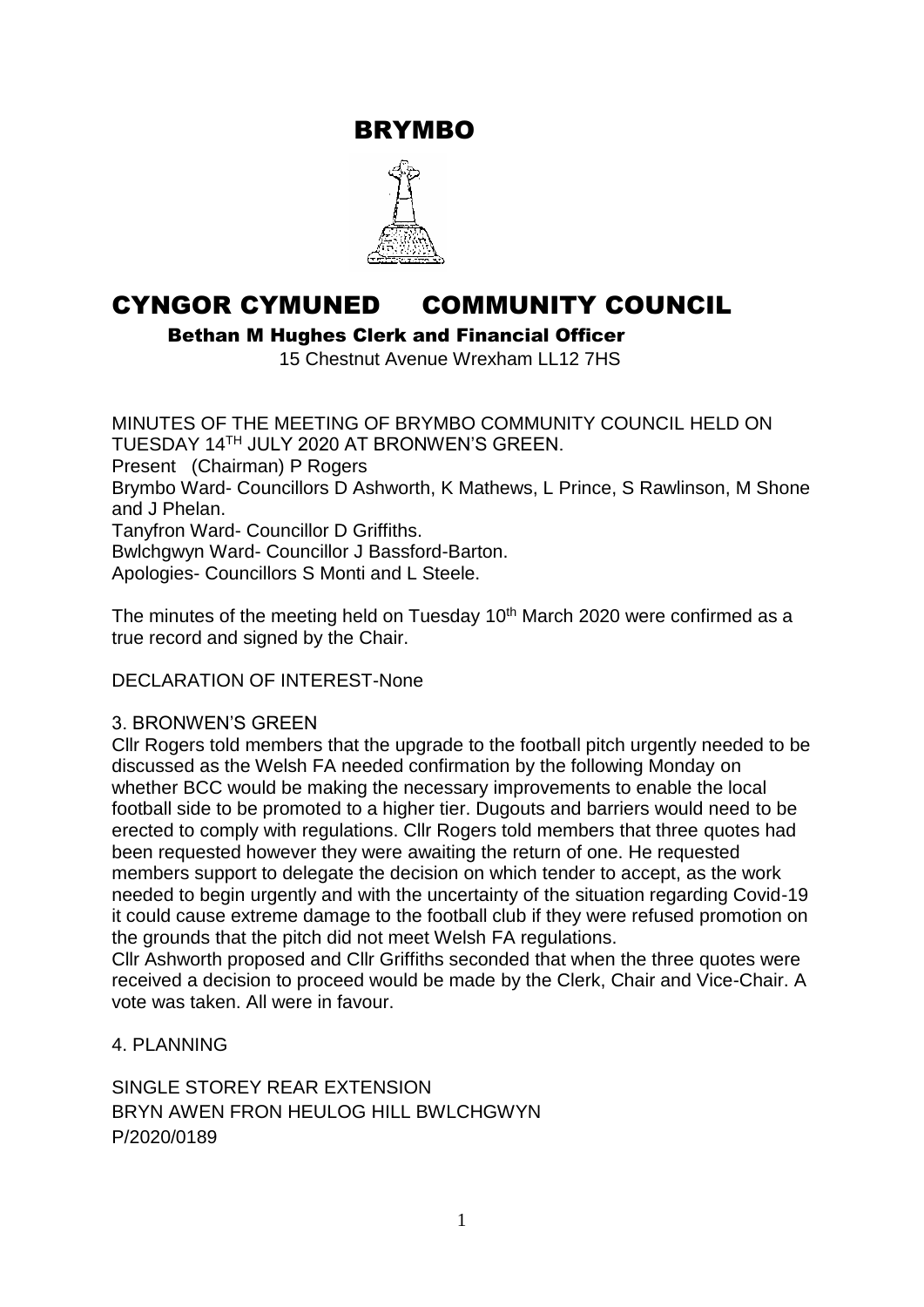TROSI YSGUBOR I ANNEDD/CONVERSION OF BARN TO DWELLING FORMER STORAGE BARN AT QUARRY OFF WESLEY ROAD RUTHIN ROAD BWLCHGWYN P/2020/0203 No observations.

TOWN AND COUNTRY PLANNING ACT 1990:191 AS AMENDED APPLICATION FOR A LAWFUL DEVELOPMENT CERTIFICATE FOR AN EXISTING USE OR OPERATION-No observations.

AGRICULTURAL BUILDING FOR LIVESTCK, FEED AND EQUIPMENT LAND WEST OF CEFN ROAD BWLCHGWYN P/2020/0265-No observations.

5. INTERNAL AUDIT REPORT/ YEAR END ACCOUNTS/ QUARTERLY ACCOUNTS

The Clerk read out the internal audit report from JDH Business Services. There were 7 issues raised.

Issue1-A payment to Excello Law had not been recorded in the cash book in that the VAT had not been correctly stated. This related to voucher 48 for £4500.00. It stated that a previous payment had been made for £600.00 which included £100.00 VAT. The auditor stated the VAT for both payments should have been £850.00 (£4250.00 + £850 vat).It recommended that a VAT invoice be obtained from the supplier in order to reclaim the VAT. The Clerk had obtained a VAT invoice which showed that voucher 28 showed £500.00 + VAT £100.00 for advice on the 28/05/2019 was correct at £600.00. Voucher 48 showed three further payments. £500.00 + VAT £100.00 was for a separate invoice for part 2 advice given on the 30/07/19, a payment of £750.00+ VAT of £150.00 for advice in conference on the 06/09/2019 and a final payment of £2500.00 + VAT of £500.00. The total VAT for invoice was correct at 750.00.

Issue 2-Fidelity insurance needed to be raised to £303,000 from £294,000. The Clerk had increased the fidelity insurance.

Issue3-The financial regulations require that for contracts over £7000.00 3 quotes were needed. The purchase of the Youth Container showed no evidence of this. The Clerk told members that the container was a bespoke model and that BCC had purchased the container through WCBC as they awarded BCC a grant of £6000.00 towards the purchase of it. This had made financial sense as containers of this model were approx. £14000.00. The CC would not have been able to purchase one for a lower cost.

Issue 4-The general reserves exceeded 12 months of operating expenditure. It suggested the CC review their reserves. Members noted that there were many projects on-going where the levels of reserves should fall significantly and the Bwlchgwyn project (approx. £80,000 was on hold with the current situation.

Issue 5-No evidence could be found that the payroll company had been independently informed of the increase in the salary of the Clerk. It suggested that in future the Chair should inform the payroll company.

Issue 6-The container purchased by the CC should be added to the asset register. The Clerk informed members that this had not been done as they were still awaiting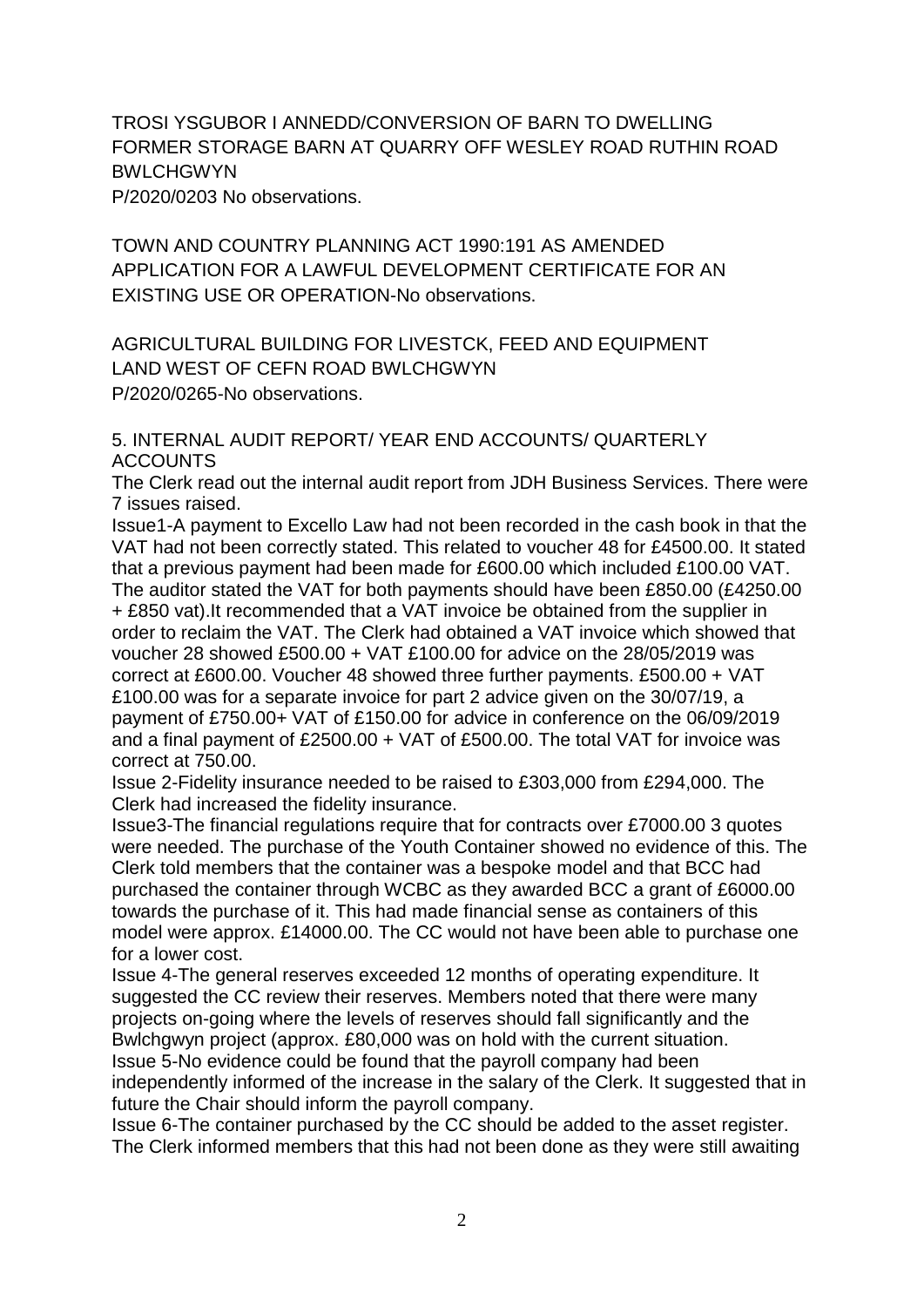delivery of the container as there had been difficulties with siting it. When these had been resolved the Clerk would contact the insurers and add it to the asset register. Issue 6-It was noted that the Council should ensure that orders for works, goods and services were made up as per Financial Regulations, by ensuring that a purchase order be put in place. It was proposed by Cllr Mathews and seconded by Cllr Bassford-Barton that the Annual Return be approved by Council. A vote was taken. All were in favour. The documentation with regard to the External Audit would now be sent to the Auditors. The Clerk gave copies of all income and expenditure for the last financial year and the Chair and the Clerk signed the bank reconciliation for 2018-2019.

The Clerk also gave out copies of the last quarterly income and expenditure (April-June 2020). The Clerk and Chair both signed the bank reconciliation for the first quarter of 2020.

#### 6. CORRESPONDENCE NIGHTINGALE HOUSE NEWSLETTER

## 7. ACCOUNTS FOR PAYMENT

|      | 3520 B HUGHES REFUND COLOURED INK        |  | 19.48      |
|------|------------------------------------------|--|------------|
| 3521 | <b>B HUGHES REFUND BLACK INK</b>         |  | 16.59      |
| 3522 | HAFREN DYFRDWY BRON GREEN                |  | 104.64     |
| 3523 | WCBC 6 MONTHLY YOUTH SERVICE             |  | 7865.50    |
| 3524 | <b>JONES LIGHTING MAINTENANCE</b>        |  | 180.42     |
| 3525 | BTRT HIRE OF ROOM X 2                    |  | 60.00      |
| 3526 | ST MARY'S CHURCH GRANT                   |  | 1000.00    |
| 3527 | WCBC SHERRATS BRON GREEN 201-20          |  | 4212.26    |
| 3528 | <b>ACCOUNTING SOLUTIONS PAYROLL</b>      |  | 19.94      |
| 3529 | B HUGHES REFUND OF POSTAGES              |  | 8.40       |
| 3530 | <b>B HUGHES SALARY APRIL</b>             |  | $\star$    |
| 3531 | <b>SCOTTISH POWER ENERGY</b>             |  | 1143.12    |
| 3532 | <b>JONES LIGHTING LED UPGRADE</b>        |  | 108,369.94 |
| 3533 | CMR ENGINEERING BRYMBO POOL              |  | 1893.60    |
| 3534 | WCBC LODGE COMM CENTRE COSTS             |  | 72.31      |
| 3535 | <b>EASILY.COM DOMAIN RENEWAL</b>         |  | 18.00      |
| 3536 | <b>SCOTTISH POWER TYF MUGA</b>           |  | 193.01     |
| 3537 | <b>SCOTTISH POWER BRON GREEN</b>         |  | 38.30      |
| 3538 | AJI ACCOUNTING SOLUTIONS PAYROLL 20.38   |  |            |
| 3539 | <b>SCOTTISH POWER ENERGY</b>             |  | 1102.92    |
| 3540 | JDH BUSINESS SERVICES INTERNAL AUDIT     |  | 228.00     |
| 3541 | <b>B HUGHES REFUND OF POSTAGES</b>       |  | 11.06      |
| 3542 | <b>B HUGHES REFUND BT PHONESINGLE</b>    |  | 20.00      |
| 3543 | <b>INLAND REVENUE</b>                    |  | 738.38     |
| 3544 | B M HUGHES SALARY MAY                    |  | $\star$    |
| 3545 | CAME AND COMPANY ANNUA INSURANCE 3175.23 |  |            |
| 3546 | BTRT HIRE OF ROOM 04&11/02               |  | 60.00      |
| 3547 | <b>SHERRATTS BRONWENS GREEN</b>          |  | 327.70     |
| 3550 | CMR ENGINEERING STONE WALL B\G           |  | 3783.60    |